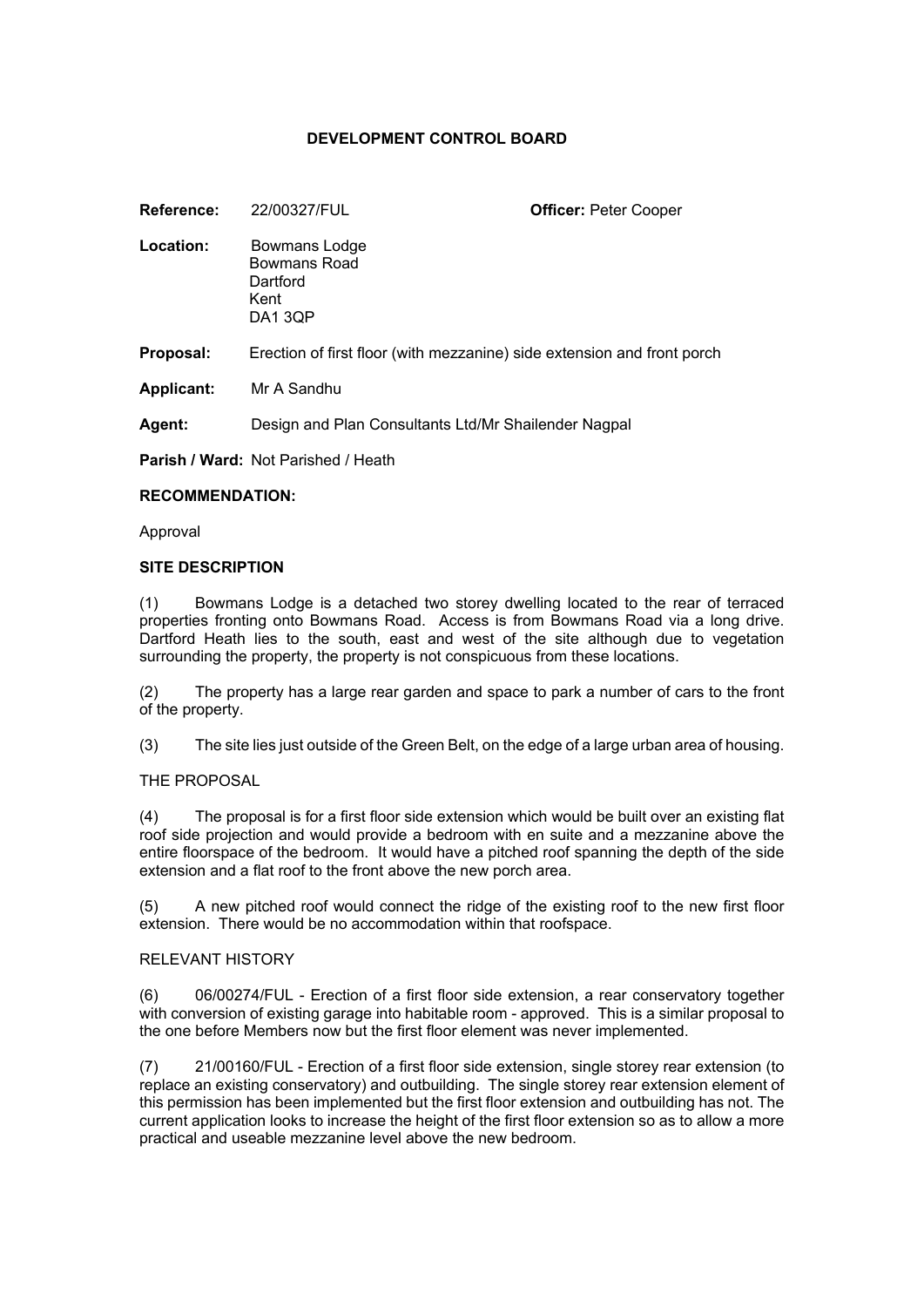#### COMMENTS FROM ORGANISATIONS

(8) KCC Heritage state that the site lies within an area of multi-period archaeological potential. However, they consider it unlikely that these proposals, immediately adjacent to the existing dwelling, would have a significant below-ground archaeological impact and have no further comments to make in this case.

(9) Environmental Health ask for a condition controlling the hours of construction.

#### NEIGHBOUR NOTIFICATION

(10) No comments have been received from local residents.

### RELEVANT POLICIES

(11) The Dartford Core Strategy 2011, the Dartford Development Policies Plan 2017 and the Kent Minerals and Waste Local Plan 2016 form the Dartford's Development Plan and the application should be determined against this unless material considerations indicate otherwise.

- (12) Adopted Dartford Core Strategy adopted 2011
- (13) Adopted Dartford Development Policies Plan 2017 DP1: Presumption in favour of sustainable development DP2: Good Design DP7: Borough Housing Stock and Residential Amenity

(14) Dartford Local Plan to 2037 - Draft Document September 2021 (The policies in the draft Plan are now a material consideration in the determination of planning applications but currently carry only limited weight). Policies M1 and M11 are most relevant.

(15) Dartford Parking Standards Supplementary Planning Document 2012

(16) The National Planning Policy Framework is also a material consideration.

#### **COMMENTS**

Key Issues

(17) I consider the key issues to be the impact on the visual amenities of the area, the impact on the residential amenities of adjacent properties and the adequacy of parking.

#### Visual amenities:

(18) This property is stand alone in terms of its design and position within the road. As noted above, it is set back from the road and accessed via a long drive. It sits behind, but slightly to the east, of a row of terraced properties. It has pitched and flat roofs and an irregular window arrangement which makes it distinctive in design.

(19) The proposed first floor extension would not be readily visible from public vantage points given its set back from the road and vegetation surrounding the site to the south, east and west.

(20) The proposal has been amended after concerns raised by Officers in respect of the cohesiveness of the original design. The current proposed first floor extension to provide the additional bedroom and mezzanine level would be taller than the existing ridge height by approximately 1.7 metres. This would make that element of the building the most dominant. In general, it is good practice for an extension to be subservient to the main dwelling. That is not the case here. However, given the stand-alone nature and unique design of the existing dwelling, I am of the view that a different approach would be appropriate here. The proposed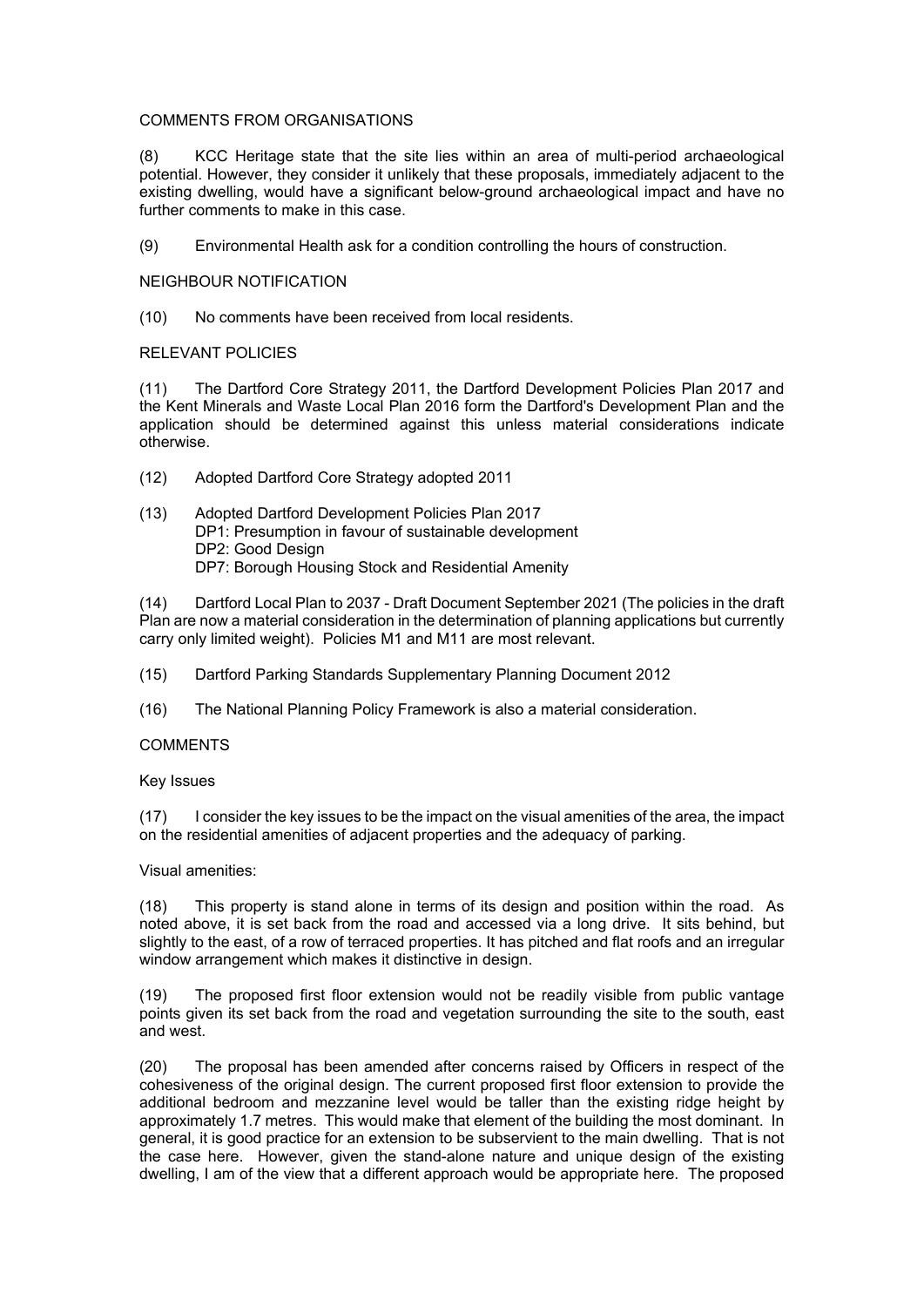extension would have the effect of reorienting the principle element of the building so that the side addition would appear as the main elevation and the existing elevation would appear as the subservient addition. I consider that there is no demonstrable harm caused to visual amenities as a result of this arrangement. I cannot identify any notable harm to visual amenities or to the character of the area. As such, I consider that the tall first floor extension would be acceptable.

(21) The proposed flat roof element to the front of the proposal would sit above the proposed porch and porch overhang. It would only span a narrow section of the front elevation at eaves height and, given the unique design of this dwelling, would not appear odd or out of place in my view.

(22) The proposed pitched connecting roof is a necessary element of the design which ties the proposed extension to the existing dwelling so that the dwelling reads as one building. I therefore consider that this element of the proposal is acceptable with no harm to visual amenities.

(23) Overall, I consider that the proposed design would have no harm to the appearance of the host dwelling, the visual amenities or the character of the area.

### Residential amenities:

(24) The proposed first floor extension would be 16 metres away from the rear elevation of the closest neighbouring property - no. 14 Bowmans Road. This distance is sufficient in my view to ensure that there would be no overshadowing or an overbearing impact on this property and other neighbouring properties.

(25) There are two full height windows proposed within the north facing elevation of the proposed first floor extension. These would face down into the rear garden of no. 14 Bowmans Road and the adjacent properties. At a distance of 16 metres I consider that these windows would, without modification, potentially cause harmful overlooking to the areas of important private amenity space immediately to the rear of no. 14 Bowmans Road and adjacent properties. It is therefore important that these windows are obscure glazed and fixed shut apart from a top hung fan light to avoid any harmful overlooking. The applicant is aware of this requirement.

(26) As the north facing windows to the proposed bedroom within the first floor extension would be obscure glazed, it is important to ensure that there is an adequate outlook from this bedroom via an alternative window. Amended plans have been provided to show a clear glazed window within the flank elevation looking to the west. There are no other proposed windows that would cause any harmful overlooking of neighbouring properties.

(27) Overall, subject to a condition to secure obscure glazing and fixed shut window design to the windows in the north facing elevation of the first floor extension, I am of the view that the proposal would have no demonstrable harm to the residential amenities of the dwellings close by.

## Parking:

(28) As noted, above, this property has space for at least 4 cars to comfortably park at the front. The property can therefore accommodate any increase in parking demand brought about by the addition of a bedroom. As such, there would be no increased pressure for on-street parking as a consequence of this proposal and no harm to highway safety or amenity.

#### Other issues

(29) This application is submitted by a local Ward Member and therefore triggers the need for this application to be reported to the Development Control Board.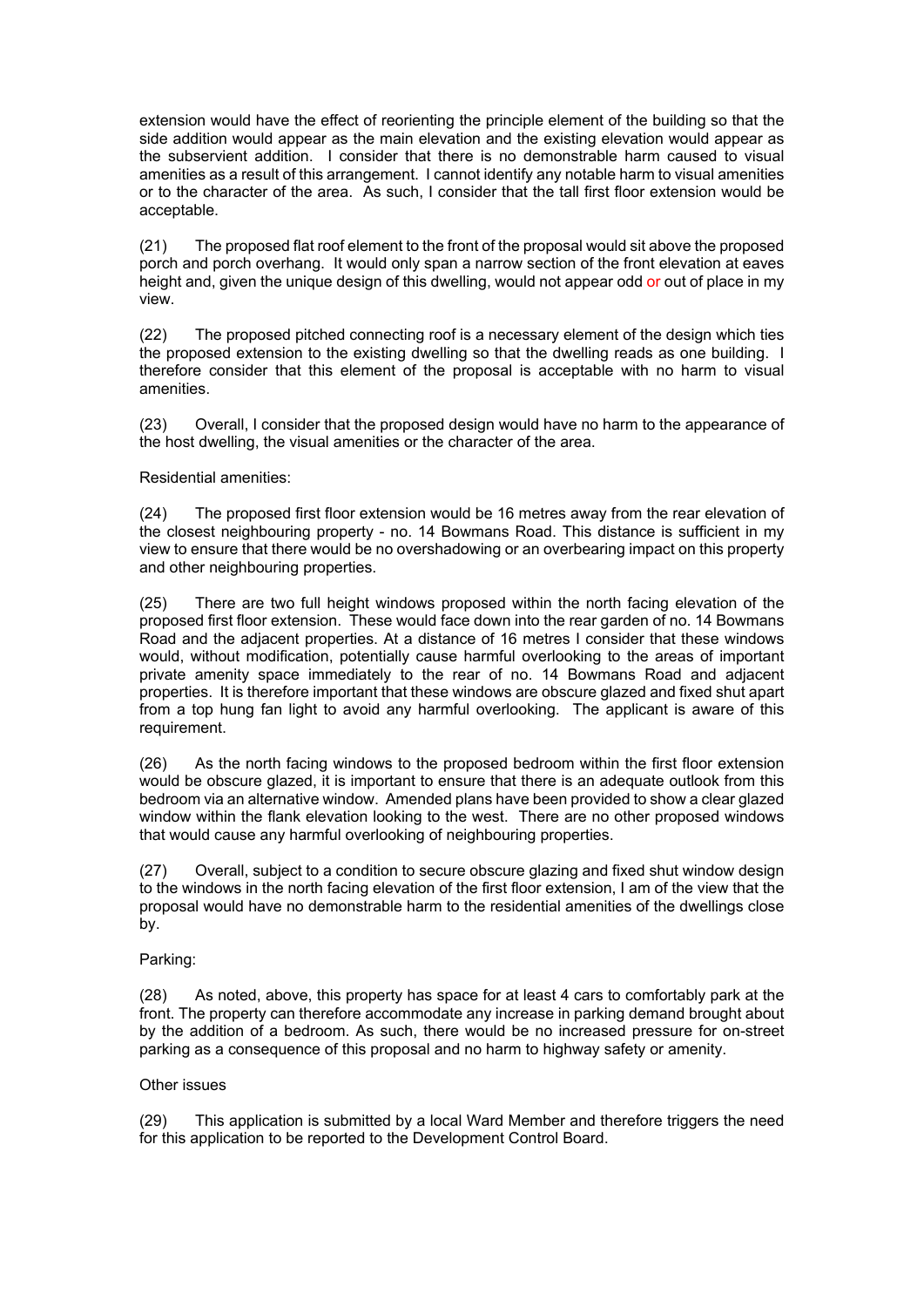(30) I note the request from Environmental Health regarding restricting the hours of construction but consider this to be unreasonable for such a small scale development and I note the distance from neighbouring properties.

#### HUMAN RIGHTS IMPLICATIONS

(32) I have considered the application in the light of the Human Rights Act 1998. I am satisfied that my analysis of the issues in this case and my consequent recommendation are compatible with the Act.

#### PUBLIC SECTOR EQUALITY DUTY

(33) Due regard has been had to the Public Sector Equality Duty, as set out in Section 149 of the Equality Act 2010. It is considered that the application proposals would not undermine objectives of the Duty.

#### CONCLUSIONS AND REASONS FOR RECOMMENDATION

(34) The proposal would not cause any harm to the visual amenities of the area and, subject to conditions, would not cause harm to the residential amenities of adjacent properties. Adequate parking is available within the site and as such, there is no harm to highway safety or amenity.

#### **RECOMMENDATION:**

Approval

- 01 The development hereby permitted shall be begun before the expiration of three years from the date of this permission.
- 01 In pursuance of Section 91(1) of the Town and Country Planning Act 1990.
- 02 The development shall be carried out in accordance with the following plans and documents: Proposed floor plans 1855 04 B; 05 Proposed Floor Plan and Roof Plan; 06 Proposed Elevations and Block Plan & 07 Proposed Elevations.
- 02 For the avoidance of doubt and to ensure a satisfactory form of development.
- 03 Prior to occupation of the development hereby approved the first floor bedroom windows in the north facing elevation of the first floor extension hereby approved shall be obscure glazed with a minimum obscurity level of 3 as referred to in the Pilkington Texture Glass Range leaflet, or nearest equivalent as may be agreed in writing by the Local Planning Authority. Such glazing shall be incapable of being opened with the exception of any top hung fan lights, and shall subsequently be maintained as such at all times.
- 03 To safeguard the privacy of adjoining residents in accordance with Policies DP2 and DP5 of the adopted Dartford Local Plan.
- 04 All materials used externally shall match those of the existing building in colour and texture.
- 04 To ensure that the development does not harm the character and appearance of the existing building or visual amenity of the locality in accordance with Policy DP2 of the adopted Dartford Local Plan.

## **INFORMATIVES**

01 This site is within 250 metres of a known landfill site and your attention is drawn to Part C of the Building Regulations, which requires a gas proof membrane to be installed as part of the construction.